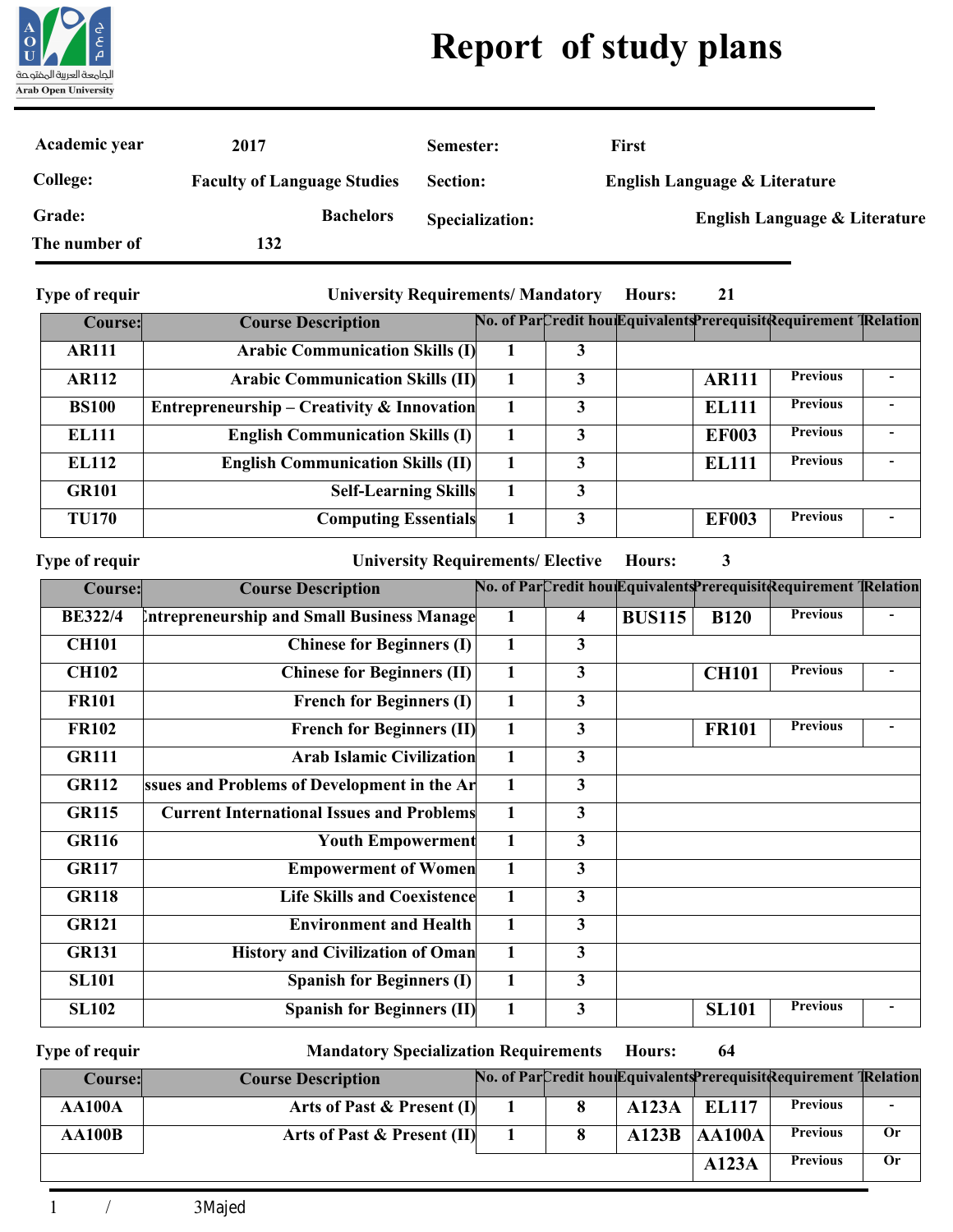

## **Report of study plans**

| Academic year         | 2017                               | Semester:                                    | <b>First</b>  |                                          |                                          |
|-----------------------|------------------------------------|----------------------------------------------|---------------|------------------------------------------|------------------------------------------|
| <b>College:</b>       | <b>Faculty of Language Studies</b> | <b>Section:</b>                              |               | <b>English Language &amp; Literature</b> |                                          |
| Grade:                | <b>Bachelors</b>                   | <b>Specialization:</b>                       |               |                                          | <b>English Language &amp; Literature</b> |
| The number of         | 132                                |                                              |               |                                          |                                          |
| <b>Type of requir</b> |                                    | <b>Mandatory Specialization Requirements</b> | <b>Hours:</b> | 64                                       |                                          |

**Type of requir**

**Mandatory Specialization Requirements Hours:**

| Course:       | <b>Course Description</b>                   |   |   |              |               | No. of ParCredit hou Equivalents Prerequisit Requirement TRelation |                          |
|---------------|---------------------------------------------|---|---|--------------|---------------|--------------------------------------------------------------------|--------------------------|
| <b>EL118</b>  | Reading                                     |   | 4 | A150         | <b>EL111</b>  | <b>Previous</b>                                                    |                          |
| <b>EL120</b>  | <b>English Phonetics and Linguistics</b>    |   | 4 |              | <b>EL111</b>  | <b>Previous</b>                                                    | $\overline{\phantom{a}}$ |
| <b>EL121N</b> | <b>Literary Appreciation &amp; Critique</b> | 1 | 4 | <b>EL121</b> | <b>EL119</b>  | <b>Previous</b>                                                    | And                      |
|               |                                             |   |   |              | <b>EL117</b>  | <b>Previous</b>                                                    | And                      |
| <b>EL122</b>  | <b>Writing Research</b>                     |   | 4 | A150         | <b>EL117</b>  | <b>Previous</b>                                                    |                          |
| A230A         | <b>Reading and Studying Literature I</b>    | 1 | 8 | A210A        | <b>EL121N</b> | <b>Previous</b>                                                    | <b>Or</b>                |
|               |                                             |   |   |              | <b>EL121</b>  | <b>Previous</b>                                                    | <b>Or</b>                |
| A230B         | <b>Reading and Studying Literature II</b>   |   | 8 | A210B        | A230A         | <b>Previous</b>                                                    | <b>Or</b>                |
|               |                                             |   |   |              | A210A         | <b>Previous</b>                                                    | <b>Or</b>                |
| <b>U214A</b>  | <b>Worlds of English (I)</b>                | 1 | 8 | <b>U210A</b> | <b>EL120</b>  | <b>Previous</b>                                                    | $\blacksquare$           |
| U214B         | <b>Worlds of English (II)</b>               | 1 | 8 | <b>U210B</b> | <b>U214A</b>  | <b>Previous</b>                                                    | <b>Or</b>                |
|               |                                             |   |   |              | <b>U210A</b>  | <b>Previous</b>                                                    | <b>Or</b>                |

**Type of requir**

**Faculty Requirements/ Mandatory Hours:**

**8**

| Course: | <b>Course Description</b>           |  |              | No. of ParCredit hou Equivalents Prerequisit Requirement TRelation |  |
|---------|-------------------------------------|--|--------------|--------------------------------------------------------------------|--|
| EL 117  | Writing                             |  | <b>EL111</b> | <b>Previous</b>                                                    |  |
| EL119   | <b>Oral and Presentation Skills</b> |  | <b>EL111</b> | <b>Previous</b>                                                    |  |

**Type of requir**

**Foundation Program Requirements**

**0 Hours:**

**4**

| Course:      | <b>Course Description</b>                |   |              | No. of ParCredit hou Equivalents Prerequisit Requirement TRelation |  |
|--------------|------------------------------------------|---|--------------|--------------------------------------------------------------------|--|
| <b>EF001</b> | <b>EnglishFoundation (I)</b>             |   |              |                                                                    |  |
| <b>EF002</b> | <b>English Foundation (II)</b>           |   | <b>EF001</b> | <b>Previous</b>                                                    |  |
| <b>EF003</b> | <b>English Foundation (III)</b>          |   | <b>EF002</b> | <b>Previous</b>                                                    |  |
| <b>IT100</b> | <b>Foundation Information Technology</b> |   | <b>EF001</b> | <b>Previous</b>                                                    |  |
| <b>MA100</b> | <b>Foundation Mathematics</b>            | 0 |              |                                                                    |  |

**Type of requir**

**Faculty Requirements/ Electives Hours:**

| <b>Course:</b> | <b>Course Description</b> |  |               | No. of ParCredit hou Equivalents Prerequisit Requirement TRelation |    |
|----------------|---------------------------|--|---------------|--------------------------------------------------------------------|----|
| <b>ED256</b>   |                           |  | <b>EL112</b>  | <b>Previous</b>                                                    |    |
| <b>EL123</b>   | Discourse Analysis        |  | <b>EL120</b>  | <b>Previous</b>                                                    |    |
| <b>EL230</b>   | American Literature       |  | <b>EL121N</b> | <b>Previous</b>                                                    | Оr |